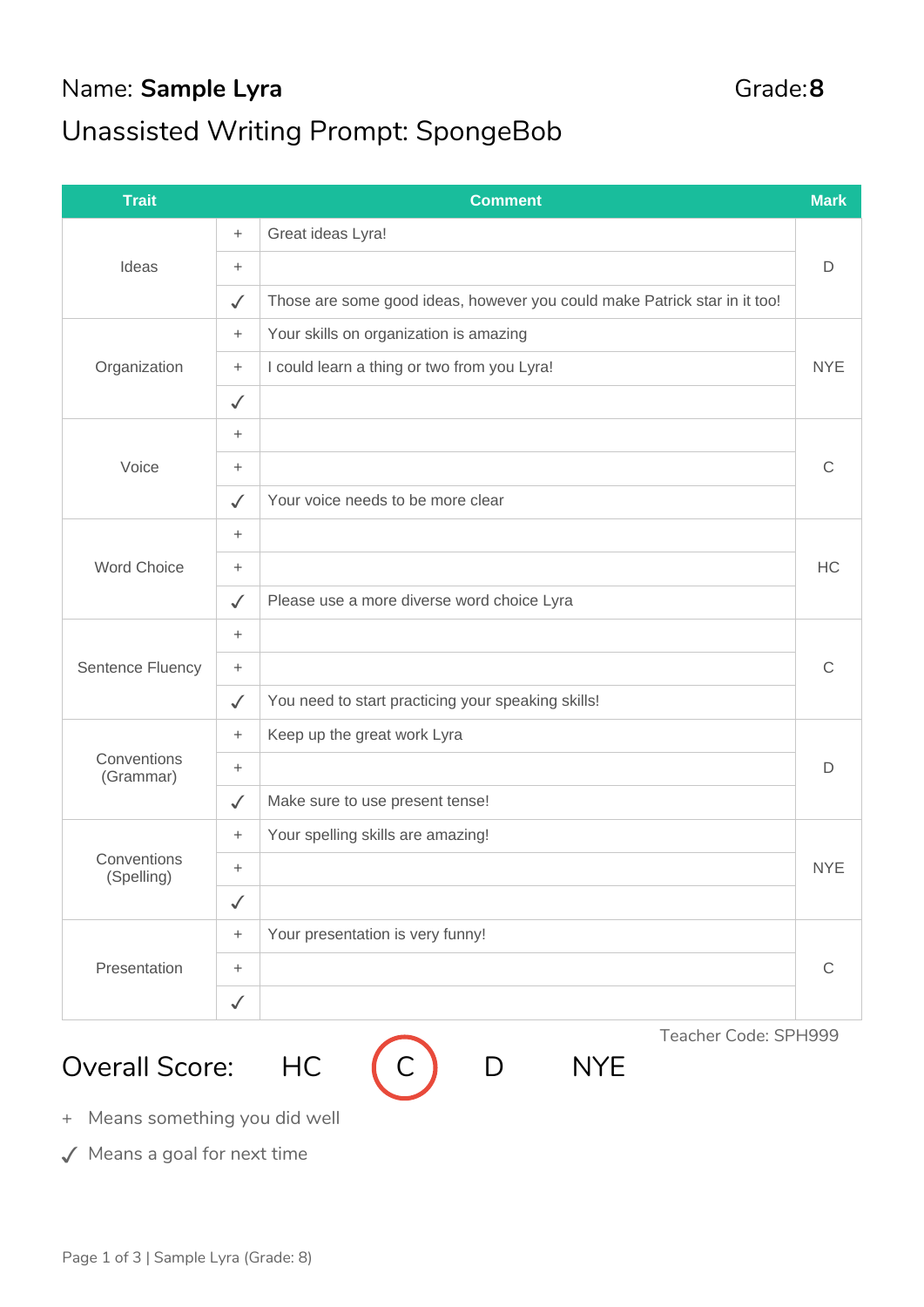## Rubric: SAMPLE Writing Rubric Grade 8

| <b>Rubric</b>      | HC                                                                                   | $\mathbf C$                                                                                                     | D                                                                                                                                                               | <b>NYE</b>                                                                                                                  |
|--------------------|--------------------------------------------------------------------------------------|-----------------------------------------------------------------------------------------------------------------|-----------------------------------------------------------------------------------------------------------------------------------------------------------------|-----------------------------------------------------------------------------------------------------------------------------|
| <b>Ideas</b>       | Has a clear main<br>idea and stays on<br>topic.                                      | Has a clear main<br>idea and stays on<br>topic.                                                                 | <b>Pictures and words</b><br>match.                                                                                                                             | Draws picture to<br>express ideas.                                                                                          |
|                    | Develops the idea<br>with sensory details.                                           |                                                                                                                 |                                                                                                                                                                 |                                                                                                                             |
| Organization       | Ideas are grouped<br>together.                                                       | Can plan using<br>pictures or words in<br>a given framework                                                     | Picture is organized<br>to show one whole<br>idea; for example,<br>several flowers<br>together rather than<br>flowers and cars<br>scattered across the<br>page. | Picture is scattered.<br>needing prompting<br>to organize.                                                                  |
|                    | Plans using key<br>phrases.                                                          | Uses a beginning,<br>middle, and end.                                                                           |                                                                                                                                                                 |                                                                                                                             |
|                    | Uses a hook,<br>introduction, body,<br>and conclusion.<br>Order makes sense.         | Addresses the<br>prompt                                                                                         |                                                                                                                                                                 |                                                                                                                             |
|                    | Uses transition<br>words (first, next,<br>then, last/finally).                       |                                                                                                                 |                                                                                                                                                                 |                                                                                                                             |
| <b>Voice</b>       | Writing matches<br>purpose and<br>audience.                                          | Writing matches<br>purpose. Readers<br>see the authors<br>voice is emerging.                                    | Writing matches<br>purpose.                                                                                                                                     | Can explain picture                                                                                                         |
|                    | Writing sounds like<br>the author.                                                   | Attempts to write in<br>simple voice and<br>style.                                                              | Readers see the<br>author cares about<br>what they wrote.                                                                                                       |                                                                                                                             |
|                    | Adds appropriate<br>text features.                                                   | Adds appropriate<br>text features.                                                                              |                                                                                                                                                                 |                                                                                                                             |
| <b>Word Choice</b> | The vocabulary<br>matches the purpose<br>and clearly<br>communicates the<br>message. | Attempts to use one<br>or two appropriate<br>technical terms and<br>descriptive language<br>to match text type. | Asks for help writing<br>interesting words;<br>copies scribed<br>words.                                                                                         | Writes simple words.<br>Experiments with<br>one or more medium<br>(sound, color, print<br>or pictures) to share<br>meaning. |
|                    | Uses strong verbs<br>and adjectives to<br>add meaning.                               |                                                                                                                 | <b>Experiments with</b><br>sound, colors, print<br>and pictures to share<br>meaning.                                                                            |                                                                                                                             |